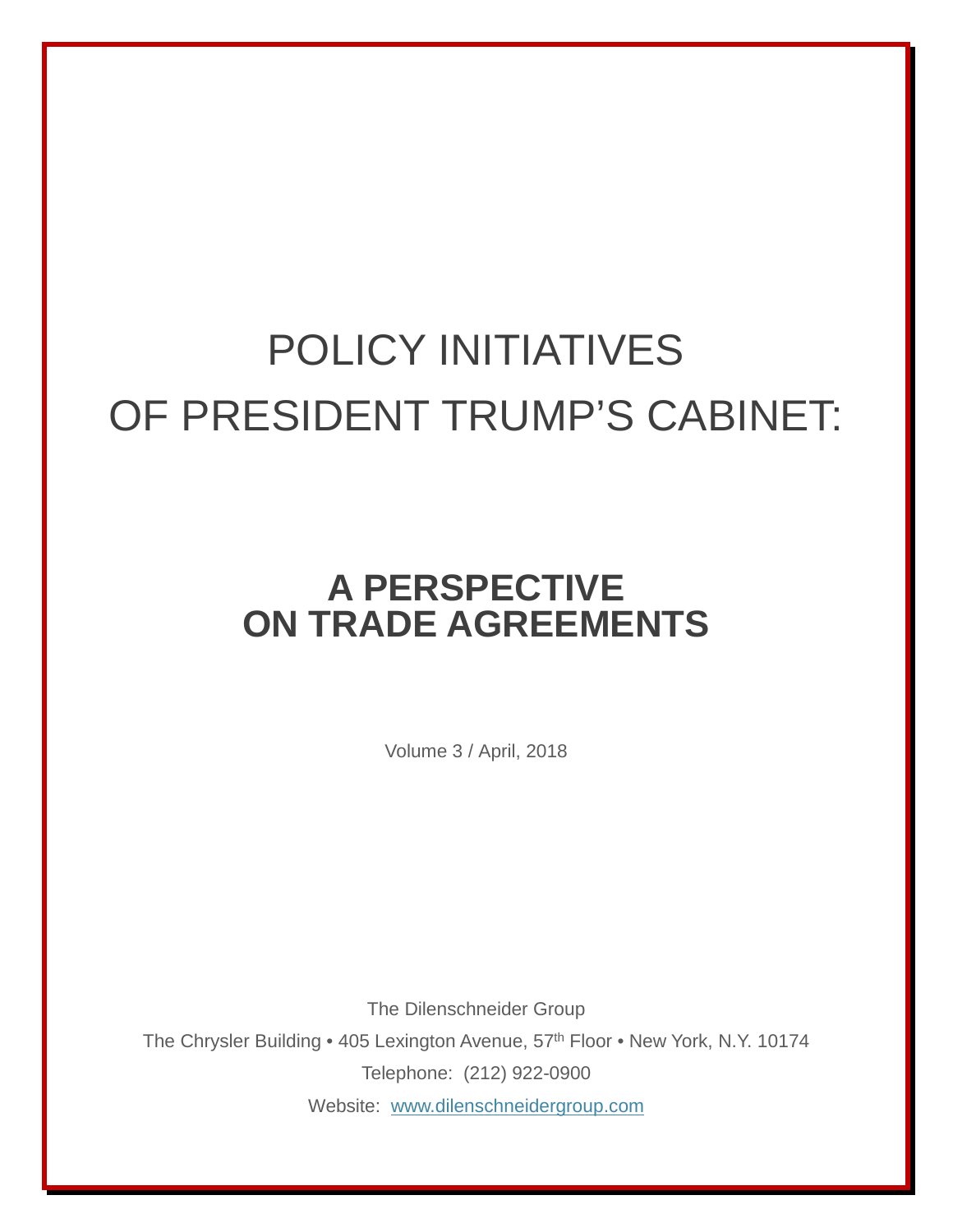*The Trump Administration is now in its second year in office, and extensive changes are being made by both the White House and the major agencies. Every month for your background information, we are issuing a special report on one area of change. Here is the third report, on trade policies.*

President Trump is moving ahead on his promise to raise tariffs as part of a strategy to bring back American jobs lost to cheaper overseas labor. He is clearly determined to keep the campaign pledge he made repeatedly to supporters, even if it defies warnings from some economists that the costs could exceed the benefits of the recently passed tax cut package.

Pushback is clearly underway. The Chinese, for example, have responded to President Trump's first round of proposed tariffs by targeting a variety of important American exports such as soybeans, whisky, corn and automobiles. If China's counter-tariffs are left in place, jobs could be lost. Wages could fall. Consumers could pay higher prices.

When President Trump announced his proposed tariffs, global stock markets reeled. They eventually recovered, but the gyrations clearly signaled that investors are alarmed by the possibility of a trade war between the world's two largest economies, the U.S. and China. As expected, the White House is being besieged with complaints from economists, businesses and agricultural interests urging the President to pull back.

While continuing to dismiss the likelihood of economic turmoil if billions of dollars in tariffs are imposed, the White House has shown signs of retreating on some aspects of President Trump's trade policies.

One of the most important signs was President Trump's statement last week that he is considering rejoining the Trans-Pacific Partnership, from which he withdrew shortly after taking office. The TPP was created during the Obama years as a hedge against China's burgeoning economic power, but President Trump, who saw it as a "disaster" for America when he took office, is now calling for improvements if the U.S. is going to rejoin.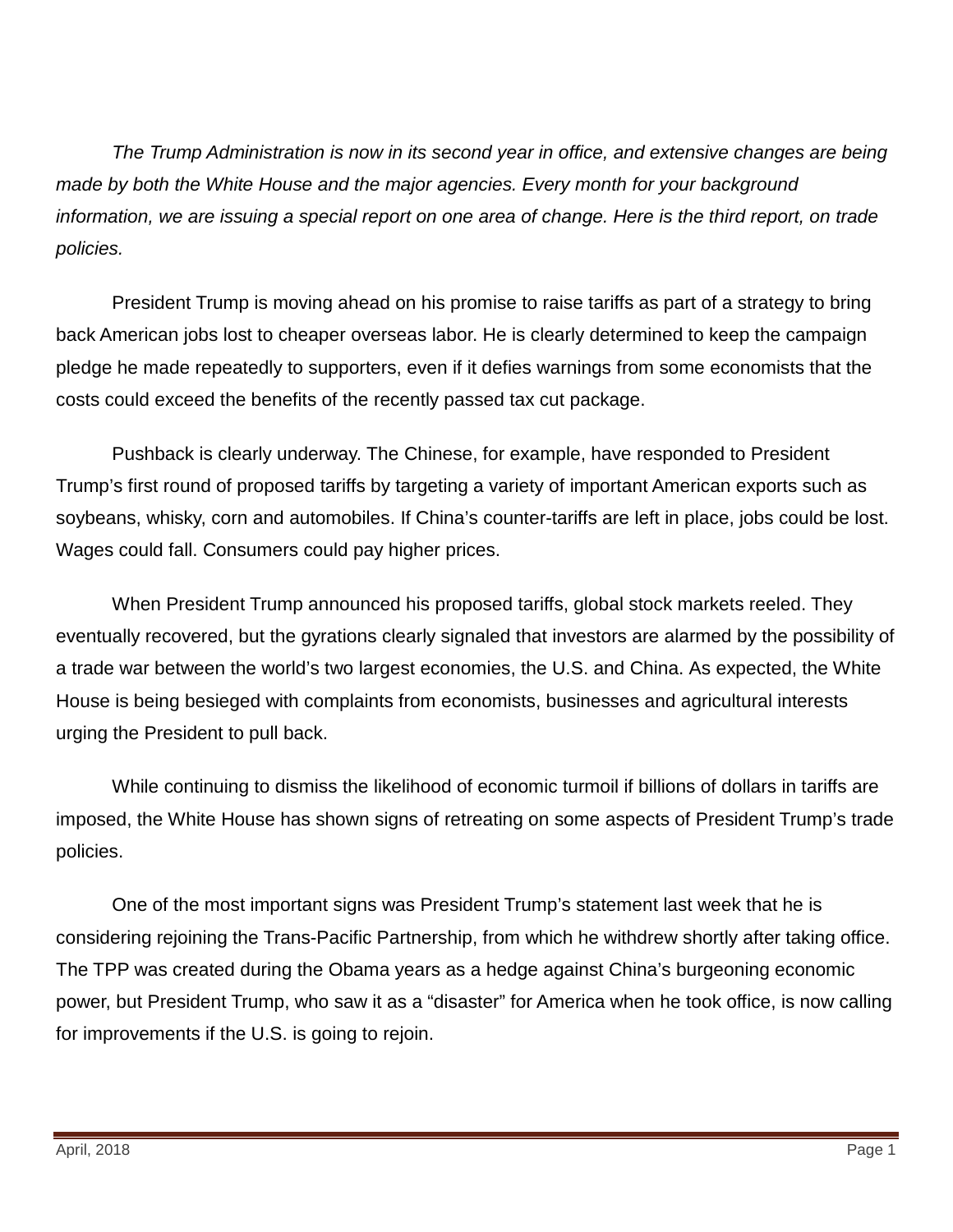There is still uncertainty about what will happen next.

This arises not only because of President Trump's sudden about-face on the TPP, but also because of the conflicts between his views on trade and those of the advisers he surrounds himself with.

President Trump defends his maneuvers, saying that his trade threats coupled with the \$1.5 trillion tax-cut package already are having the desired effect of creating more domestic jobs. Except for a few high-profile examples, such as Apple's pledge to create more jobs in the U.S., job growth levels are running at roughly the same pace as during President Obama's second term. But President Trump insists, "We are bringing back our factories. We are bringing back our jobs. We are bringing back 'Made in the U.S.A.' "

American labor seems deeply concerned that President Trump is reexamining the TPP. AFL-CIO president Richard Trumka said last week, "TPP was killed because it failed America's workers, and it should remain dead. There is no conceivable way to revive it without totally betraying working people." The issue, therefore, may become what steps the Trump administration takes if it does rejoin the partnership to help workers get the training and education they need for new and better jobs. The loyalties of the President's heavily blue-collar base may hinge on how that goes.

One success that appears to be within President Trump's grasp is a renegotiated North American Free Trade Agreement. According to both Vice President Mike Pence and Canadian Prime Minister Justin Trudeau, an agreement is likely to be reached within weeks. Trudeau was frank in saying that the chief motivation for getting to closure so quickly is to keep the treaty from becoming a political football in the Mexican general elections on July 1 and the U.S. midterm elections in November. But then, political considerations are always a factor in trade negotiations, and since all three parties agree that many parts of NAFTA need to be updated and revised, the added pressure does help break the logjam.